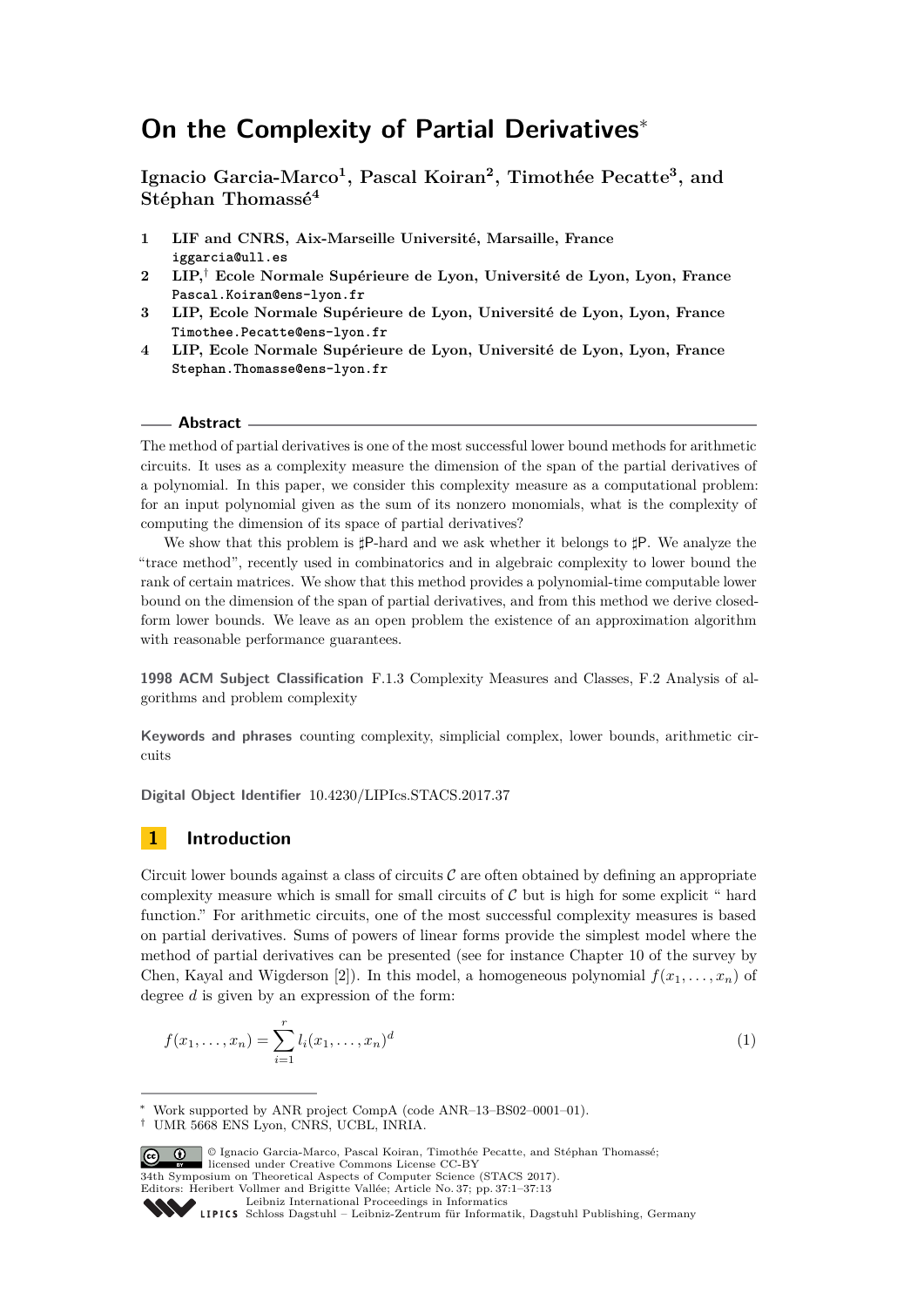# **37:2 On the Complexity of Partial Derivatives**

where the  $l_i$ 's are linear functions. The smallest possible  $r$  is often called the Waring rank of *f* in the algebra litterature. One takes as complexity measure dim  $\partial^{=k} f$ , where  $\partial^{=k} f$ denotes the linear space of polynomials spanned by the partial derivatives of *f* of order *k*. For any  $k \leq d$ , the derivatives of order k of a d-th power of a linear form  $l(x_1, \ldots, x_n)$  are constant multiples of  $l^{d-k}$ . Therefore, by linearity of derivatives we have for any  $k \leq d$  the lower bound  $r \geq \dim \partial^{=k} f$  on the Waring rank of  $f$ .

The method of partial derivatives was introduced in the complexity theory litterature by Nisan and Wigderson [\[14\]](#page-12-2), where lower bounds were given for more powerful models than [\(1\)](#page-0-0) such as e.g. depth 3 arithmetic circuits. In such a circuit, the *d*-th powers in [\(1\)](#page-0-0) are replaced by products of *d* affine functions. We then have [\[14\]](#page-12-2) the lower bound  $r \geq (\dim \partial^* f)/2^d$ , where *r* denotes as in [\(1\)](#page-0-0) the fan-in of the circuit's output gate and *∂* <sup>∗</sup>*f* denotes the space spanned by partial derivatives of all order. More recently, a number of new lower bound results were obtained using a refinement of the method of partial derivatives. These new results are based on "shifted partial derivatives" (see the continuously updated online survey maintained by Saptharishi [\[17\]](#page-12-3) for an extensive list of references), but we will stick to "unshifted" derivatives in this paper.

Partial derivatives can also be used for *upper bound* results: see in particular Theorem 5 in [\[9\]](#page-12-4) for an algorithm that constructs a representation in the Waring model [\(1\)](#page-0-0) of a polynomial given by a black box. To learn more on the complexity of circuit reconstruction for various classes of arithmetic circuits one may consult Chapter 5 of the survey by Shpilka and Yehudayoff [\[18\]](#page-12-5).

#### **Our contributions**

In this paper we consider the dimension of the set of partial derivatives as a computational problem and provide the first results (that we are aware of) on its complexity. This is quite a natural problem since, as explained above, the knowledge of this dimension for an input polynomial *f* provides estimates on the circuit size of *f* for several classes of arithmetic circuits. We assume that the input polynomial *f* is given in the sparse representation (also called "expanded representation"), i.e., as the sum of its nonzero monomials. We show in Section [4](#page-10-0) that computing dim *∂* <sup>∗</sup>*f* is hard for Valiant's [\[20\]](#page-12-6) counting class *]*P. This remains true even if  $f$  is multilinear, homogeneous and has only  $0/1$  coefficients. The precise complexity of this problem remains open, in particular we do not know whether computing  $\dim \partial^* f$  is in  $\sharp P$ .

As an intermediate step toward our *]*P-hardness result, we obtain a result of independent interest for a problem of topological origin: computing the number of faces in an abstract simplicial complex. Our  $\sharp$ P-hardness proof for this problem proceeds by reduction from counting the number of independent sets in a graph, a well-known *]*P-complete problem [\[15\]](#page-12-7). It is inspired by the recent proof [\[16\]](#page-12-8) that computing the Euler characteristic of abstract simplicial complexes is  $\sharp$ P-complete.

Since the  $\sharp$ P-hardness result rules out an efficient algorithm for the exact computation of dim *∂* <sup>∗</sup>*f*, it is of interest to obtain efficiently computable upper and lower bounds for this quantity and for dim *∂* <sup>=</sup>*<sup>k</sup>f*. Upper bounds are easily obtained from the linearity of derivatives. In Section [2](#page-3-0) we give a lower bound that is based on the consideration of a single "extremal" monomial of *f*. In particular, for a multilinear homogeneous polynomial of degree d with *s* monomials we have  $\binom{d}{k} \leq \dim \partial^{=k} f \leq s\binom{d}{k}$  for every *k*. In Section [3](#page-4-0) we provide lower bounds that take all monomials of *f* into account. Depending on the choice of the input polynomial, these lower bounds may be better or worse than the lower bound of Section [2.](#page-3-0) The lower bounds of Section [3](#page-4-0) are based on the "trace method." This method was recently used in [\[10,](#page-12-9) [11\]](#page-12-10) to lower bound the dimension of *shifted* partial derivatives of a specific "hard"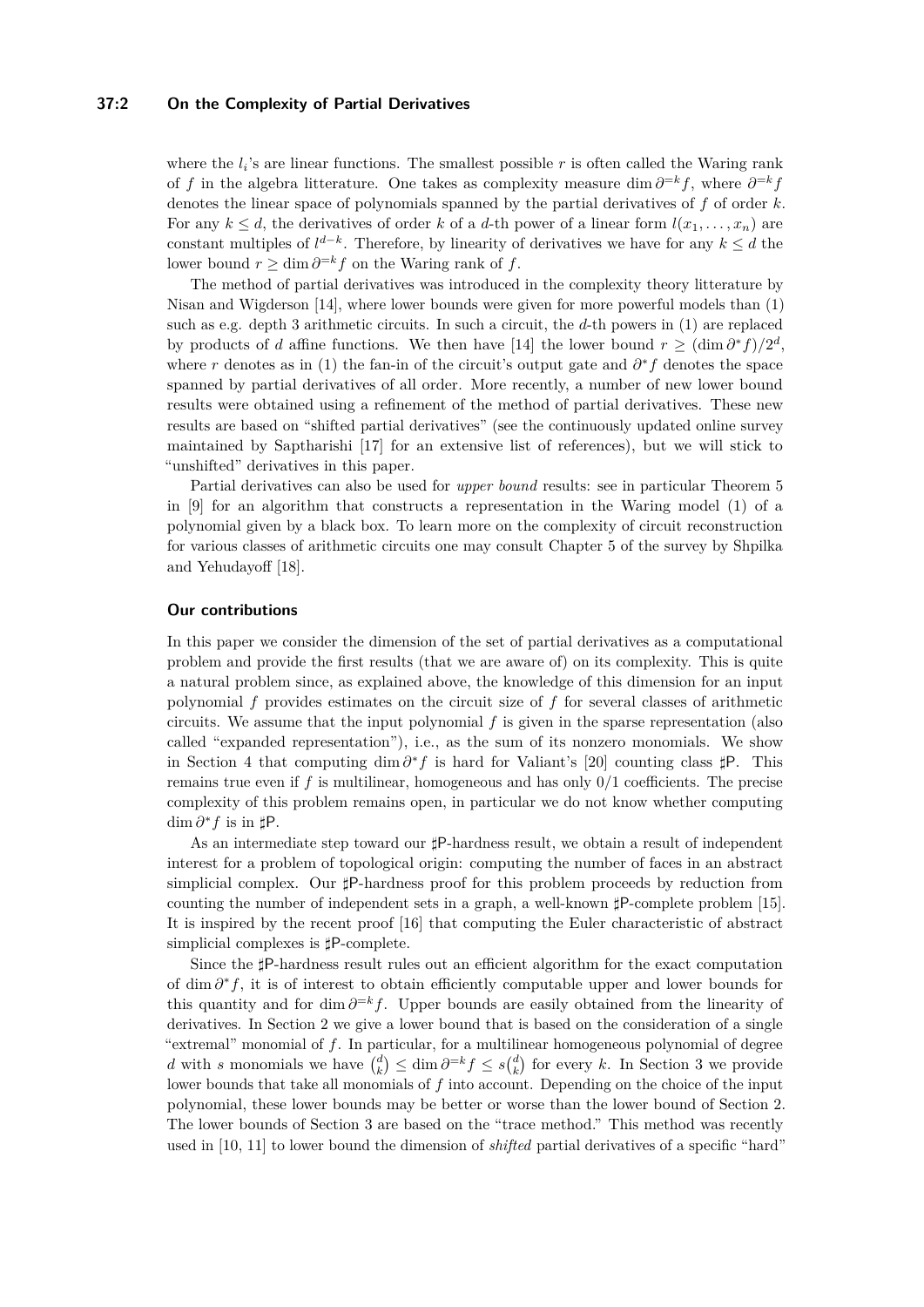polynomial, the so-called Nisan-Wigderson polynomial. In [\[10\]](#page-12-9) this method is attributed to Noga Alon [\[1\]](#page-12-11).

In a nutshell, the principle of the trace method is as follows. Suppose that we want to lower bound the rank of a matrix *M*. In this paper, *M* will be the matrix of partial derivatives of a polynomial  $f(x_1, \ldots, x_n)$ . From M, we construct the symmetric matrix  $B = M^T \cdot M$ . We have rank $(M) \geq \text{rank}(B)$ , with equality if the ranks are computed over the field of real numbers. In the trace method, we replace  $rank(M) = rank(B)$  by the "proxy" rank"  $\text{Tr}(B)^2/\text{Tr}(B^2)$ . This is legitimate due to the the inequality

$$
rank(B) \geq Tr(B)^2 / Tr(B^2),\tag{2}
$$

which follows from the Cauchy-Schwarz inequality applied to the eigenvalues of *B*. It is often easier to lower bound the proxy rank than to lower bound the rank directly. In Section [3](#page-4-0) we will see that the proxy rank can be computed in polynomial time. This is not self-evident because *B* may be of size exponential in the number *n* of variables of *f*. By contrast, as explained above computing  $rank(B)$  over the field of real numbers is  $\sharp$ **P**-hard.

#### **Organization of the paper**

In Section [2](#page-3-0) we set up the notation for the rest of the paper, and give some elementary estimates. In particular, Theorem [1](#page-3-1) provides a lower bound that relies on the consideration of a single extremal monomial of *f*. Section [3](#page-4-0) is devoted to the trace method. We use this method to derive closed-form lower bounds on the dimension of the space of partial derivatives, and compare them to the lower bound from Theorem [1.](#page-3-1) In Section [3.2](#page-7-0) we show that the "proxy rank"  $\text{Tr}(B)^2/\text{Tr}(B^2)$  is computable in polynomial time. In Section [3.3](#page-8-0) we show that the trace method behaves very poorly on elementary symmetric polynomials: for certain settings of parameters, the matrix of partial derivatives has full rank but the trace method can only show that its rank is larger than 1. Finally, we show in Section [4](#page-10-0) that it is *]*P-hard to compute dim *∂* <sup>∗</sup>*f* and to compute the number of faces in an abstract simplical complex.

## **Open problems**

Here are three of the main problems that are left open by this work.

- **1.** Give a nontrivial upper bound on the complexity of computing dim  $\partial^* f$  and dim  $\partial^{=k} f$ . In particular, are these two problems in  $\sharp P$ ?
- 2. Give an efficient algorithm that approximates dim  $\partial^* f$  or dim  $\partial^{=k} f$ , and comes with a reasonable performance guarantee (or show that such an algorithm does not exist). The proxy rank  $\text{Tr}(B)^2/\text{Tr}(B^2)$  is efficiently computable, but certainly does not fit the bill due to its poor performance on symmetric polynomials. For counting the number of independent sets in a graph (the starting point of our reductions), there is already a significant amount of work on approximation algorithms [\[13,](#page-12-12) [4\]](#page-12-13) and hardness of approximation [\[13,](#page-12-12) [3\]](#page-12-14).
- **3.** We recalled at the beginning of the introduction that partial derivatives are useful as a complexity measure to prove lower bounds against several classes of arithmetic circuits. We saw that computing this measure is hard, but is it hard to compute the Waring rank of a homogeneous polynomial *f* given in expanded form, or to compute the size of the smallest (homogeneous) depth 3 circuit for *f*? The former problem is conjectured to be NP-hard already for polynomials of degree 3: see Conjecture 13.2 in [\[8\]](#page-12-15) which is formulated in the language of symmetric tensors.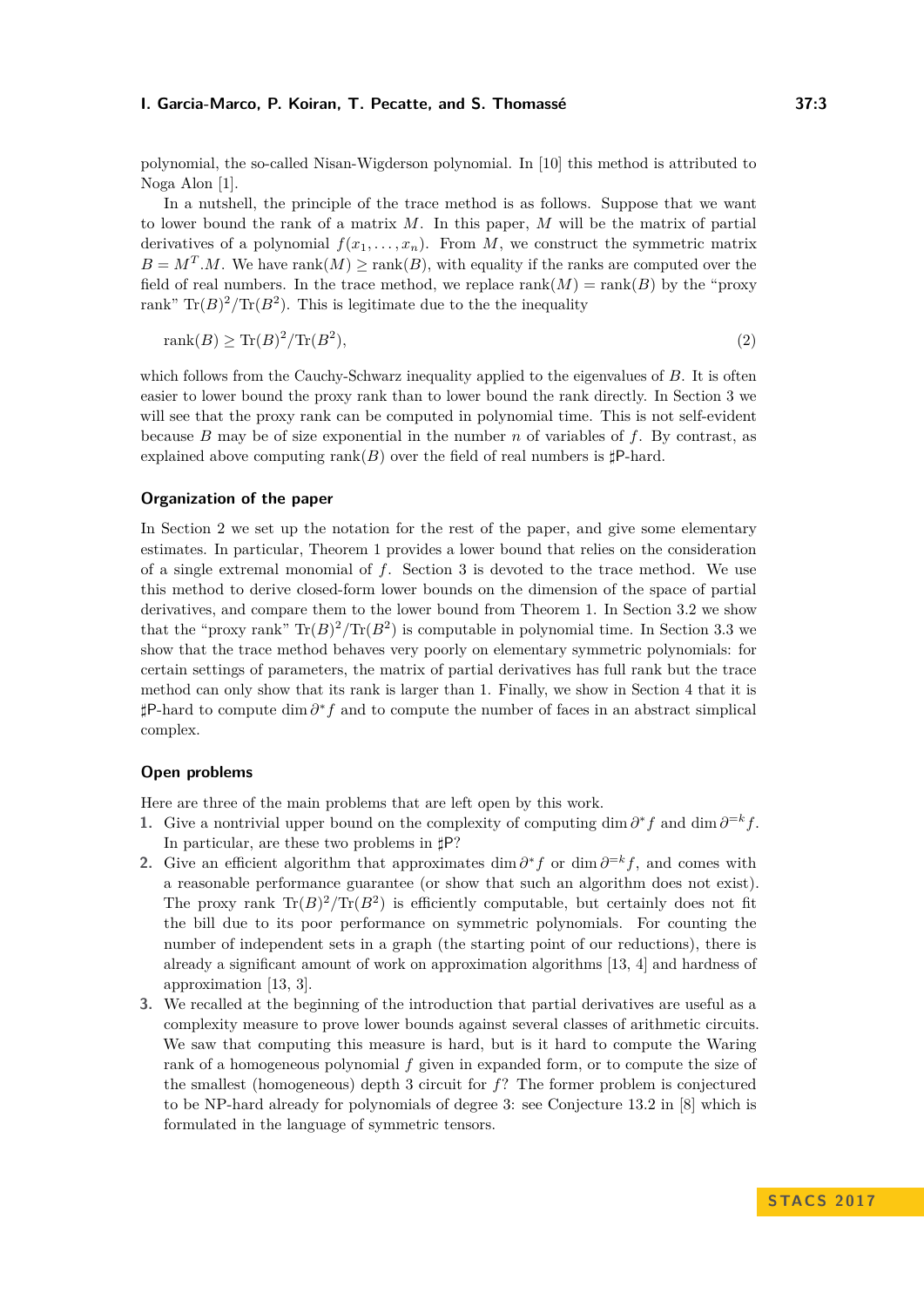## **37:4 On the Complexity of Partial Derivatives**

# <span id="page-3-0"></span>**2 Elementary bounds**

We use the notation  $\partial_{\beta} f$  for partial derivatives of a polynomial  $f(x_1, \ldots, x_n)$ . Here  $\beta$  is a *n*-tuple of integers, and  $\beta_i$  is the number of times that we differentiate  $f$  with respect to  $x_i$ . We denote by  $\partial^{=k} f$  the linear space spanned by the partial derivatives of f of order k, and by  $\partial^* f$  the space spanned by partial derivatives of all order. For  $\alpha \in \{0,1\}^n$ , we denote by *x*<sup>α</sup> the multilinear monomial  $x_1^{\alpha_1} \cdots x_n^{\alpha_n}$ . More generally, if  $\alpha$  is a *n*-tuple of integers,  $x^{\alpha}$ denotes the monomial  $x_1^{\alpha_1} \cdots x_n^{\alpha_n} / (\alpha_1! \cdots \alpha_n!)$ . These monomials form a basis of the space  $\mathbb{R}[x_1,\ldots,x_n]$  of real polynomials in *n* variables, which we refer to as the "scaled monomial" basis." Dividing by the constant  $\alpha_1! \cdots \alpha_n!$  is convenient since differentiation takes the simple form:  $\partial_{\beta} x^{\alpha} = x^{\alpha-\beta}$ . We agree that  $x^{\alpha-\beta} = 0$  if one of the components of  $\alpha - \beta$  is negative.

For a monomial  $f = x^{\alpha}$ , dim  $\partial^* x^{\alpha} = \prod_{i=1}^n (\alpha_i + 1)$ . One can compute dim  $\partial^{=k} x^{\alpha}$  by dynamic programming thanks to the recurrence relation:

$$
\dim \partial^{=k} x^{\alpha} = \sum_{j=0}^{\alpha_1} \dim \partial^{=k-j} (x_2^{\alpha_2} \cdots x_n^{\alpha_n}).
$$

It takes altogether  $O((\deg f)^2)$  additions to compute the  $\deg(f) + 1$  numbers dim  $\partial^{=k} f$  for  $k = 0, \ldots, \deg(f)$ . Equivalently, dim  $\partial^{=k} x^{\alpha}$  can be computed as the coefficient of  $t^k$  in the polynomial

 $(1 + t + \ldots + t^{\alpha_1}).(1 + t + \ldots + t^{\alpha_2}).\cdots.(1 + t + \ldots + t^{\alpha_n}).$ 

For a polynomial with more than one monomial, one can obtain simple upper bounds thanks to the linearity of derivatives since dim  $\partial^*(f+g) \leq \dim \partial^* f + \dim \partial^* g$  and  $\dim \partial^{=k}(f+g)$ *g*) ≤ dim  $\partial$ <sup>-*k*</sup>*f* + dim  $\partial$ <sup>-*k*</sup>*g*. Lower bounding the dimension of the space of partial derivatives is slightly less immediate.

<span id="page-3-1"></span>▶ **Theorem 1.** For any polynomial f there is a monomial m in f such that  $\dim \partial^{=k} f$  ≥ dim *∂* <sup>=</sup>*km for every k. In particular, if all monomials in f contain at least r variables then*  $\dim \partial^{=k} f \geq {r \choose k}$  for every  $k$ .

**Proof.** The second claim clearly follows from the first claim. Let *n* be the number of variables in f. In order to find the monomial  $m$ , we fix a total order  $\leq$  on *n*-tuple of integers which is compatible with addition, for instance the lexicographic order (different orders may lead to different *m*'s). We will use  $\leq$  to order monomials as well as tuples  $\beta$  in partial derivatives such as  $\partial_{\beta} f$ . We will also use the partial order  $\subseteq$  defined by:  $\beta \subseteq \alpha$  iff  $\beta_i \leq \alpha_i$  for all  $i = 1, \ldots, n$ . Let  $m = x^{\alpha}$  be the smallest monomial for  $\leq$  with a nonzero coefficient in *f*.

To complete the proof of the theorem, we just need to show that the partial derivatives  $\partial_{\beta} f$  where  $\beta \subseteq \alpha$  are linearly independent. The dimension of the space spanned by these partial derivatives is equal to the rank of a certain matrix *M*. The rows of *M* are indexed by the *n*-tuples  $\beta$  such that  $\beta \subseteq \alpha$ , and row  $\beta$  contains the coordinates of  $\partial_{\beta} f$  in the scaled monomial basis  $(x^{\gamma})$ . If  $f = \sum_{\gamma} a_{\gamma} x^{\gamma}$ , we therefore have  $M_{\beta,\gamma-\beta} = a_{\gamma}$ . Let us order the rows and columns of  $M$  according to  $\leq$ . We have seen that  $M$  contains a nonzero coefficient in row  $\beta$  and column  $\alpha - \beta$ . This coefficient is strictly to the left of any nonzero coefficient in any row above *β*. Indeed, we have  $\alpha - \beta < \alpha' - \beta'$  if  $\alpha' \geq \alpha$  and  $\beta' < \beta$ . Our matrix is therefore in row echelon form, and does not contain any identically zero row. It is therefore of full row rank.

 $\blacktriangleright$  Remark. Recall that the Newton polytope of *f* is the convex hull of the *n*-tuples of exponents of monomials of *f*. By changing the order  $\leq$  in the proof of Theorem [1](#page-3-1) we can take for *m* any vertex of the Newton polytope.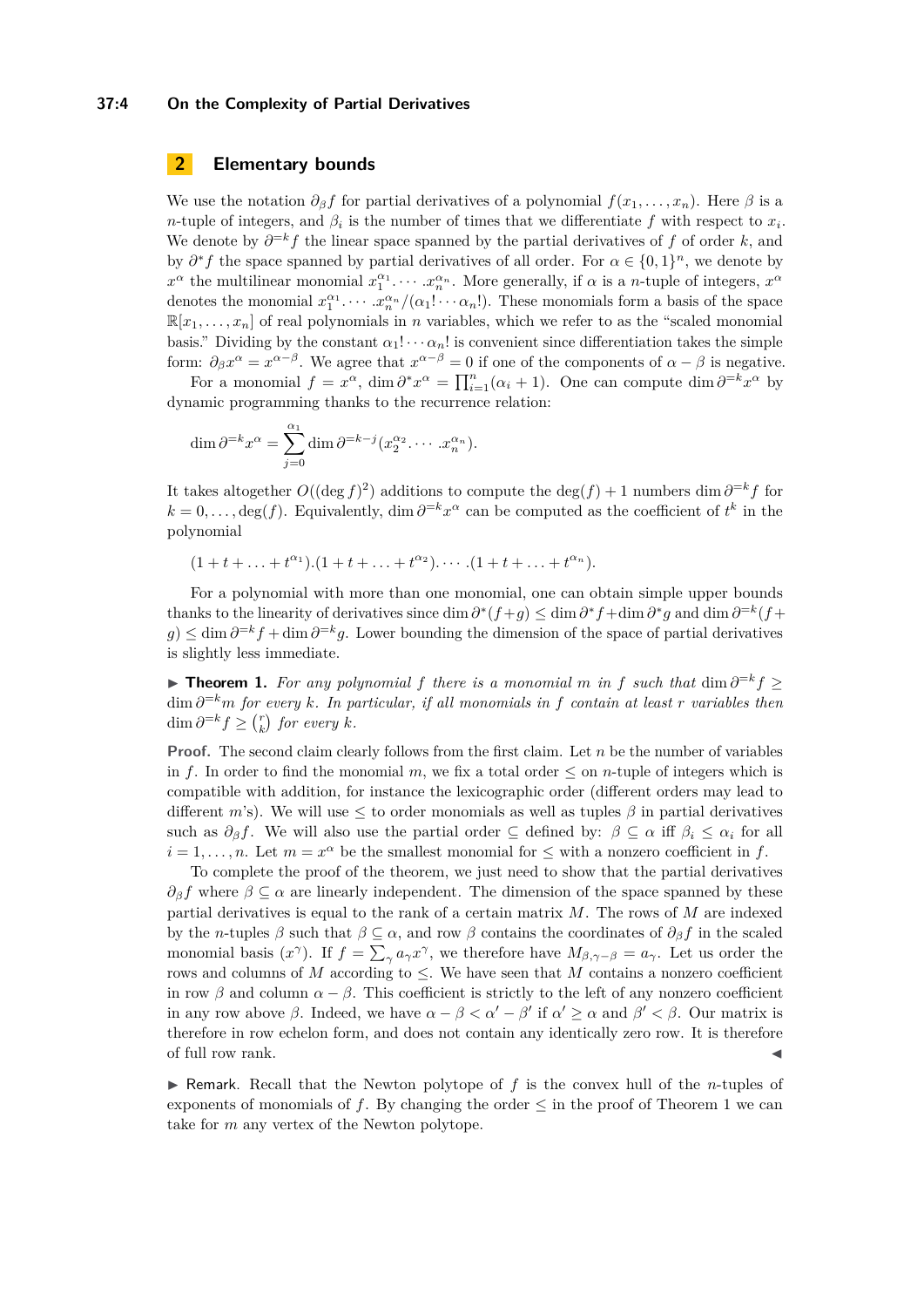Theorem [1](#page-3-1) lower bounds dim  $\partial^{=k} f$  by the same dimension computed for a suitable monomial of *f*. This is of course tight if *f* has a single monomial. We note that adding more monomials does not necessarily increase dim  $\partial^{=k} f$ . For instance, the polynomial  $f = \prod_{i=1}^{d} \sum_{j=1}^{q} x_{ij}$ has  $q^d$  monomials but dim  $\partial^{=k} f$  remains equal to  $\binom{d}{k}$  for any  $q$ .

I **Corollary 2.** *For a multilinear homogeneous polynomial of degree d with s monomials we*  $have\binom{d}{k} \leq \dim \partial^{-k} f \leq s\binom{d}{k}$  *for every*  $k$ *.* 

**Proof.** The upper bound follows from the linearity of derivatives, and the lower bound from Theorem [1.](#page-3-1)  $\blacktriangleleft$ 

# <span id="page-4-0"></span>**3 The trace method**

The lower bound on dim  $\partial^{=k} f$  in Theorem [1](#page-3-1) takes a single monomial of f into account. In this section we give a more "global" result which takes all monomials into account. We will in fact lower bound the dimension of a subspace of  $\partial^{-k} f$ , spanned by partial derivatives of the form  $\partial_I f$  where  $I \in \{0,1\}^n$ . In other words, we will differentiate at most once with respect to any variable.<sup>[1](#page-4-1)</sup> We can of course view *I* as a subset of  $[n]$  rather than as a vector in  $\{0, 1\}^n$ .

We form a matrix *M* of partial derivatives as in the proof of Theorem [1.](#page-3-1) The rows of *M* are indexed by subsets of [*n*] of size *k*, and row *I* contains the expansion of  $\partial_I f$  in the basis  $(x<sup>J</sup>)$ . If  $f = \sum_j a_J x<sup>J</sup>$ , we have seen in Section [2](#page-3-0) that  $M_{I,J} = a_{I+J}$ . In order to lower bound the rank of  $M$ , we will apply the following lemma to the symmetric matrix  $B = M^T M$ .

<span id="page-4-2"></span>**Lemma 3.** For any real symmetric matrix  $B \neq 0$  we have

$$
rank(B) \ge \frac{(\text{Tr}B)^2}{\text{Tr}(B^2)}.
$$

Lemma [3](#page-4-2) is easily obtained by applying the Cauchy-Schwarz inequality to the vector of nonzero eingenvalues of *B*. Note that  $B = M<sup>T</sup>$ . M has same rank as M since we have:  $x^T B x = 0 \Leftrightarrow M x = 0$  for any vector *x*.

We first consider the case of polynomials with  $0/1$  coefficients, for which we have the following lower bound.

<span id="page-4-4"></span> $\triangleright$  **Theorem 4.** For f a real polynomial with  $0/1$  coefficients we have

<span id="page-4-3"></span>
$$
\dim \partial^{=k} f \ge \frac{\sum_{P \in \mathcal{M}} {sup(P) \choose k}}{|\mathcal{M}|^2} \tag{3}
$$

*where* M *denotes the set of monomials occuring in f, and* sup(*P*) *the number of distinct variables occuring in monomial P.*

The right-hand side of [\(3\)](#page-4-3) is sandwiched between  $\binom{\text{supmin}}{k}/|\mathcal{M}|$  and  $\binom{\text{supmax}}{k}/|\mathcal{M}|$ , where supmin and supmax denote respectively the minimum and maximum number of variables occuring in a monomial of f. Theorem [1](#page-3-1) provides a better lower bound (by a factor of  $|\mathcal{M}|$ )

<span id="page-4-1"></span><sup>1</sup> One could lift this restriction and derive similar results for the "full" matrix of *k*-th order derivatives, i.e., for the case where several differentiations with respect to the same variable are allowed. This would have the effect of replacing the binomial coefficients  $\binom{\sup(P)}{k}$  in the lower bounds of the present section by dim *∂* <sup>=</sup>*<sup>k</sup>P*. Here *P* denotes a monomial of *f*; we have explained at the beginning of Section [2](#page-3-0) how to compute dim  $\partial^{=k}P$ . We will stick here to a single differentiation for the sake of notational simplicity.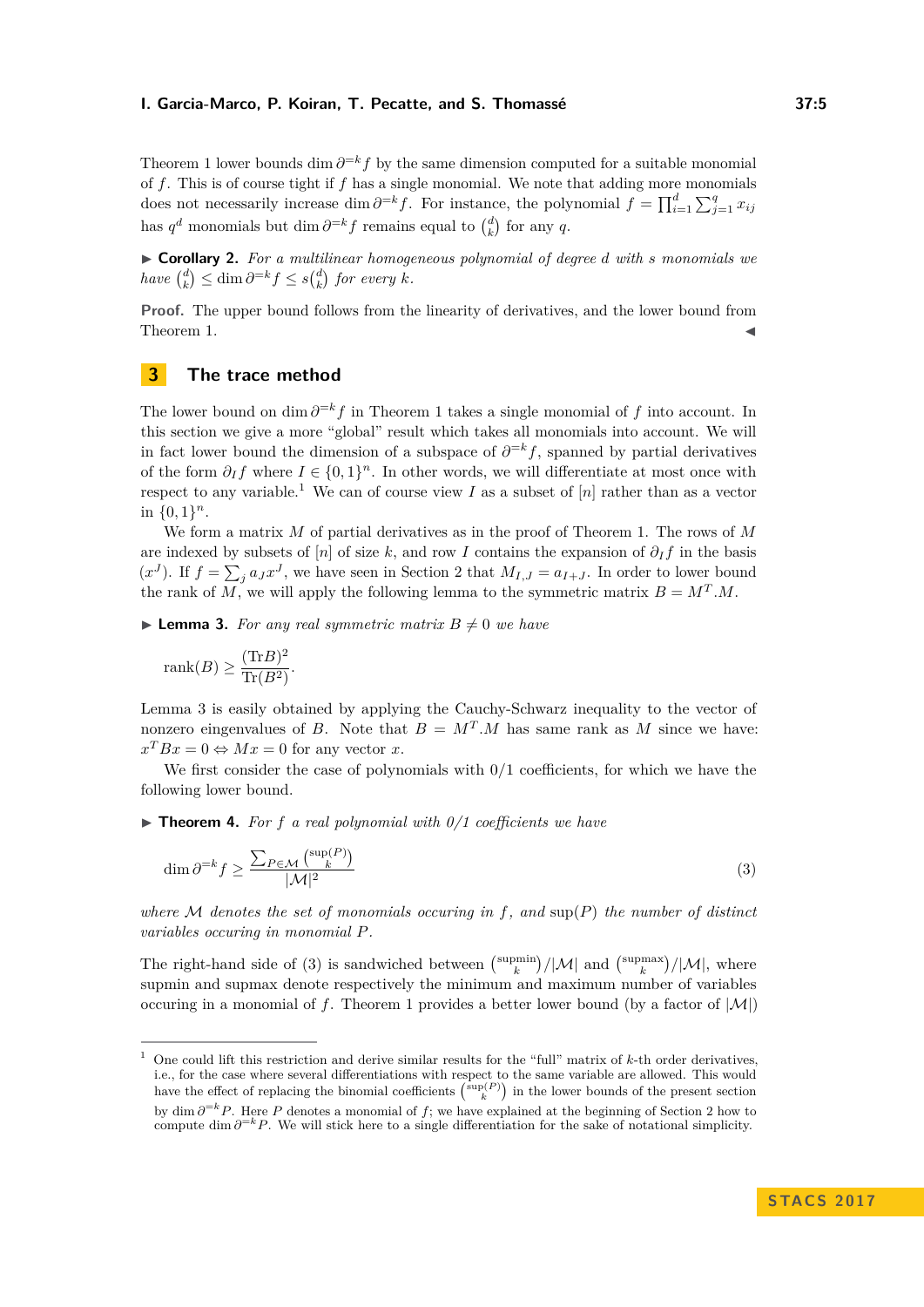# **37:6 On the Complexity of Partial Derivatives**

when all the monomials of f have supports of same size. Theorem [4](#page-4-4) becomes interesting when all but a few monomials in *f* have large support. Indeed, the presence of a few monomials of small support can ruin the lower bound of Theorem [1.](#page-3-1)

**Example 5.** Let  $f(x_1, \ldots, x_n) = x_1 \cdot x_2 \cdot \cdots \cdot x_n + \sum_{i=1}^n x_i^n$ . The Newton polytope of *f* is an *n*-simplex whose vertices correspond to the monomials  $x_1^n, \ldots, x_n^n$ . The point corresponding to the monomial  $x_1, x_2, \cdots, x_n$  is the barycenter of this simplex, and in particular it is not a vertex of the Newton polytope. As a result, by Remark [2](#page-3-1) the lower bound method of Theorem [1](#page-3-1) can only show that  $\dim \partial^{=k} f \geq 1$ . Theorem [4](#page-4-4) shows the better lower bound:

$$
\dim \partial^{=k} f \ge \frac{\binom{n}{k} + n}{(n+1)^2}.
$$

It is not hard to check by a direct calculation that for this example, the correct value of  $\dim \partial^{=k} f$  is:

- 1 for  $k \in \{0, n\};$
- $\blacksquare$  *n* for  $k \in \{1, n-1\};$
- ${n \choose k} + n$  for  $2 \le k \le n 2$ .

Let us now proceed with the proof of Theorem [4.](#page-4-4) In view of Lemma [3,](#page-4-2) we need a lower bound on  $\text{Tr}(B)$  and an upper bound on  $\text{Tr}(B^2)$ .

<span id="page-5-1"></span>
$$
\blacktriangleright \textbf{Lemma 6. } \operatorname{Tr}(B) = \sum_{P \in \mathcal{M}} { \operatorname{sup}(P) \choose k }.
$$

**Proof.** By definition of *B*,  $\text{Tr}(B) = \sum_{J} (M^T \cdot M)_{J,J} = \sum_{I,J} M_{I,J}^2$ . Since  $M_{I,J} \in \{0,1\}$ , this is nothing but the number of nonzero entries in *M*. Monomial *P* contributes  $\binom{\sup(P)}{k}$  such entries and they are all distinct.

<span id="page-5-0"></span>
$$
\blacktriangleright \text{ Lemma 7. } \operatorname{Tr}(B^2) \leq |\mathcal{M}|^2 \sum_{P \in \mathcal{M}} {sup(P) \choose k}.
$$

**Proof.** Since *B* is symmetric, Tr( $B^2$ ) =  $\sum_{K,L} (B_{K,L})^2$ . By definition of *B*,  $B_{K,L}$  =  $\sum_{I} M_{I,K} . M_{I,L}$ . Therefore

$$
\text{Tr}(B^2)=\sum_{I,J,K,L}M_{I,K}.M_{I,L}.M_{J,K}.M_{J,L}.
$$

In this formula, *I, J* range over row indices (subsets of [*n*] of size *k*), and *K, L* range over column indices. Hence  $\text{Tr}(B^2)$  is equal to the number of quadruples  $(I, J, K, L)$  such that all 4 entries  $M_{I,K}$ ,  $M_{J,L}$ ,  $M_{J,K}$ ,  $M_{J,L}$  are nonzero. Let us say that a quadruple is *valid* if this condition is satisfied. A quadruple is valid if and only if the 4 coefficients  $a_{I+K}$ ,  $a_{I+L}$ ,  $a_{J+K}$ ,  $a_{J+L}$  are nonzero. This implies that there are at most  $|\mathcal{M}|^2 \sum_{P \in \mathcal{M}} {sup(P) \choose k}$  valid quadruples. Let us indeed denote by  $P, Q, R$  the 3 *n*-tuples  $I + K$ ,  $I + L$ ,  $J + K$ . For every fixed P we have at most  $\binom{\sup(P)}{k}$  choices for I since I is contained in the support of P, and at most  $|M|^2$  choices for the pair  $(Q, R)$ . The result follows since the quadruple  $(I, J, K, L)$  is completely determined by the choices of  $P, Q, R$  and  $I:$  we must have  $K = P - I, L = Q - I$ ,  $J = R - K$ .

Theorem [4](#page-4-4) follows immediately from Lemmas [3](#page-4-2) to [7.](#page-5-0)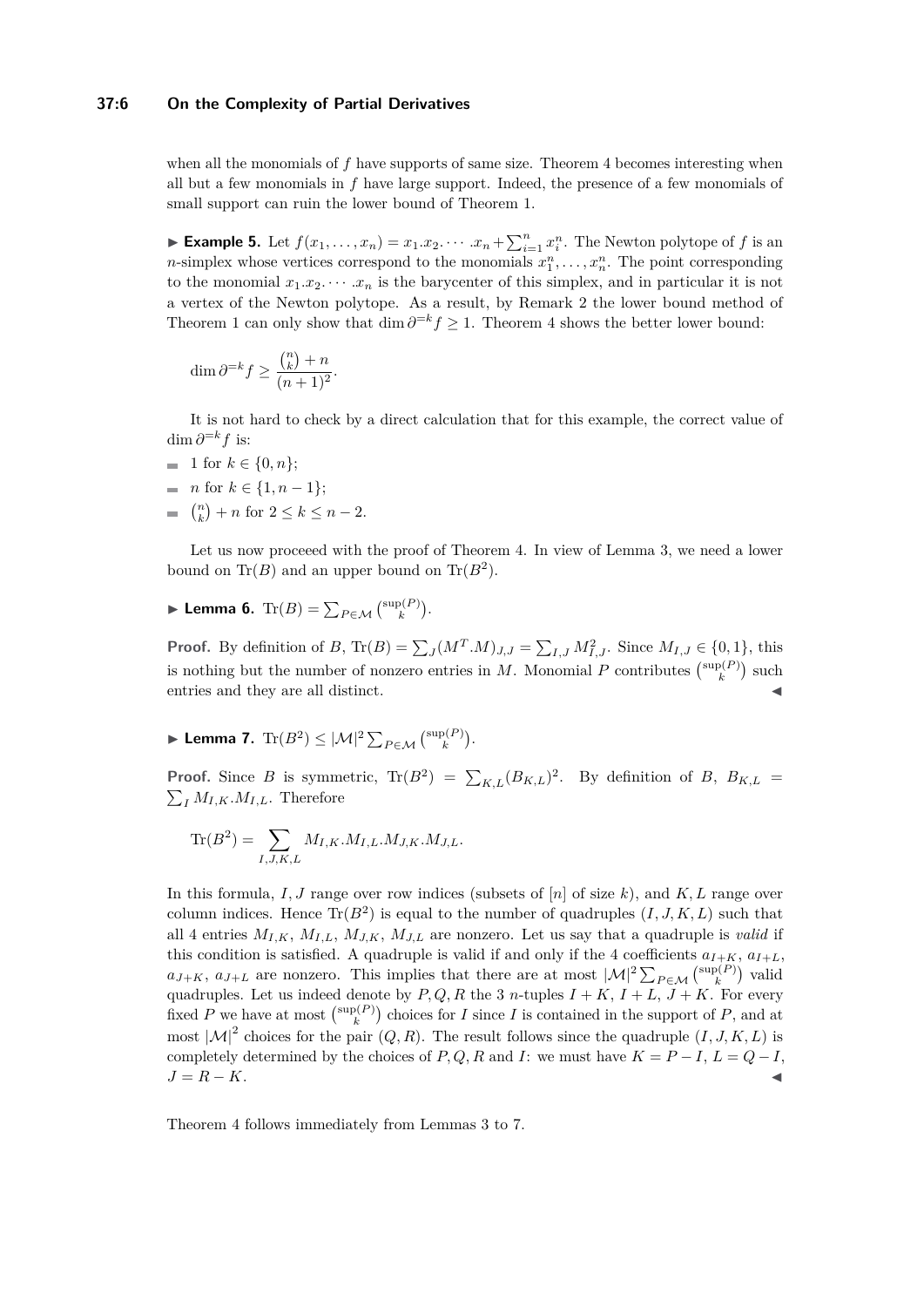# **3.1 Extension to real coefficients**

In this section we generalize Theorem [4](#page-4-4) to polynomials with real coefficients. Theorem [8](#page-6-0) could itself be generalized to polynomials with complex coefficients by working with a Hermitian matrix in Lemma [3](#page-4-2) rather than with a symmetric matrix.

<span id="page-6-0"></span>I **Theorem 8.** *For any real polynomial f we have*

<span id="page-6-1"></span>
$$
\dim \partial^{=k} f \ge \frac{\sum_{P \in \mathcal{M}} {sup(P) \choose k} a_P^2}{|\mathcal{M}| \sum_{P \in \mathcal{M}} a_P^2}
$$
\n(4)

*where* M *denotes the set of monomials occuring in f.*

To make sense of the lower bound in this theorem, it is helpful to look at a couple of special cases. If the coefficients  $a_P$  all have the same absolute value, e.g.,  $|a_P| = 1$  for all  $P \in \mathcal{M}$ , the right-hand side of [\(4\)](#page-6-1) reduces to  $\sum_{P \in \mathcal{M}} {sup(P) \choose k} / |\mathcal{M}|^2$ . This is exactly the lower bound in Theorem [4](#page-4-4) (but now the coefficients of  $f$  may be in  $\{-1,0,1\}$  rather than  $\{0,1\}$ ).

Our lower bound becomes weaker when the vectors  $\binom{(\text{sup}(P))}{k}$  $p \in \mathcal{M}$  and  $\binom{a}{P}$  $p \in \mathcal{M}$  are approximately orthogonal. This can happen when the monomials with large support have small coefficients. In this case, as should be expected, Lemma [3](#page-4-2) is effectively unable to detect the presence of monomials of large support. A probabilistic analysis shows that this bad behavior is atypical. Consider for instance the following semirandom model: we first choose a set M of monomials in some arbitrary (worst case) way, and then the  $a<sub>P</sub>$ are drawn independently at random from some common probability distribution such that  $Pr[a_P = 0] = 0.$ 

▶ Corollary 9. Let  $L(f) = \frac{\sum_{P \in \mathcal{M}} {s_{\text{up}}(P) \choose k} a_P^2}{\frac{2}{p}}$  $|\mathcal{M}| \sum_{P \in \mathcal{M}} a_P^2$ *be the lower bound on the right-hand side of [\(4\)](#page-6-1).*

*In the semirandom model described above, the expectation of L*(*f*) *is:*

$$
E[L(f)] = \sum_{P \in \mathcal{M}} {\sup(P) \choose k} / |\mathcal{M}|^2.
$$

We omit the (simple) proof due to lack of space. Note that we obtain for  $E[L(f)]$  the lower bound from the case where  $|a_P| = 1$  for all  $P \in \mathcal{M}$ .

The remainder of this section is devoted to the proof of Theorem [8.](#page-6-0) We follow the proof of Theorem [4.](#page-4-4) In particular, we still differentiate at most once with respect to each variable, we define the same matrix *M* of partial derivatives and the symmetric matrix  $B = M^T M$ . We again have dim  $\partial^{-k} f \ge \text{rank}(M) = \text{rank}(B)$ ; hence Theorem [8](#page-6-0) follows from Lemma [3](#page-4-2) and from the next two lemmas.

<span id="page-6-3"></span>▶ Lemma 10.  $\text{Tr}(B) = \sum_{P \in \mathcal{M}} {sup(P) \choose k} a_P^2$ .

**Proof.** By the proof of Lemma [6,](#page-5-1)  $Tr(B)$  is equal to the sum of squared entries of  $M$ ; and we have  $M_{I,P-I} = a_P$  for each set *I* of size *k* contained in the support of *P*.

<span id="page-6-4"></span>
$$
\blacktriangleright \textbf{ Lemma 11. } \operatorname{Tr}(B^2) \leq |\mathcal{M}| \operatorname{Tr}(B) \left( \sum_{R \in \mathcal{M}} a_R^2 \right).
$$

**Proof.** By the proof of Lemma [7,](#page-5-0)

<span id="page-6-2"></span>
$$
\text{Tr}(B^2) = \sum_{(I,J,K,L)} a_{I+K}.a_{I+L}.a_{J+K}.a_{J+L}.
$$
\n(5)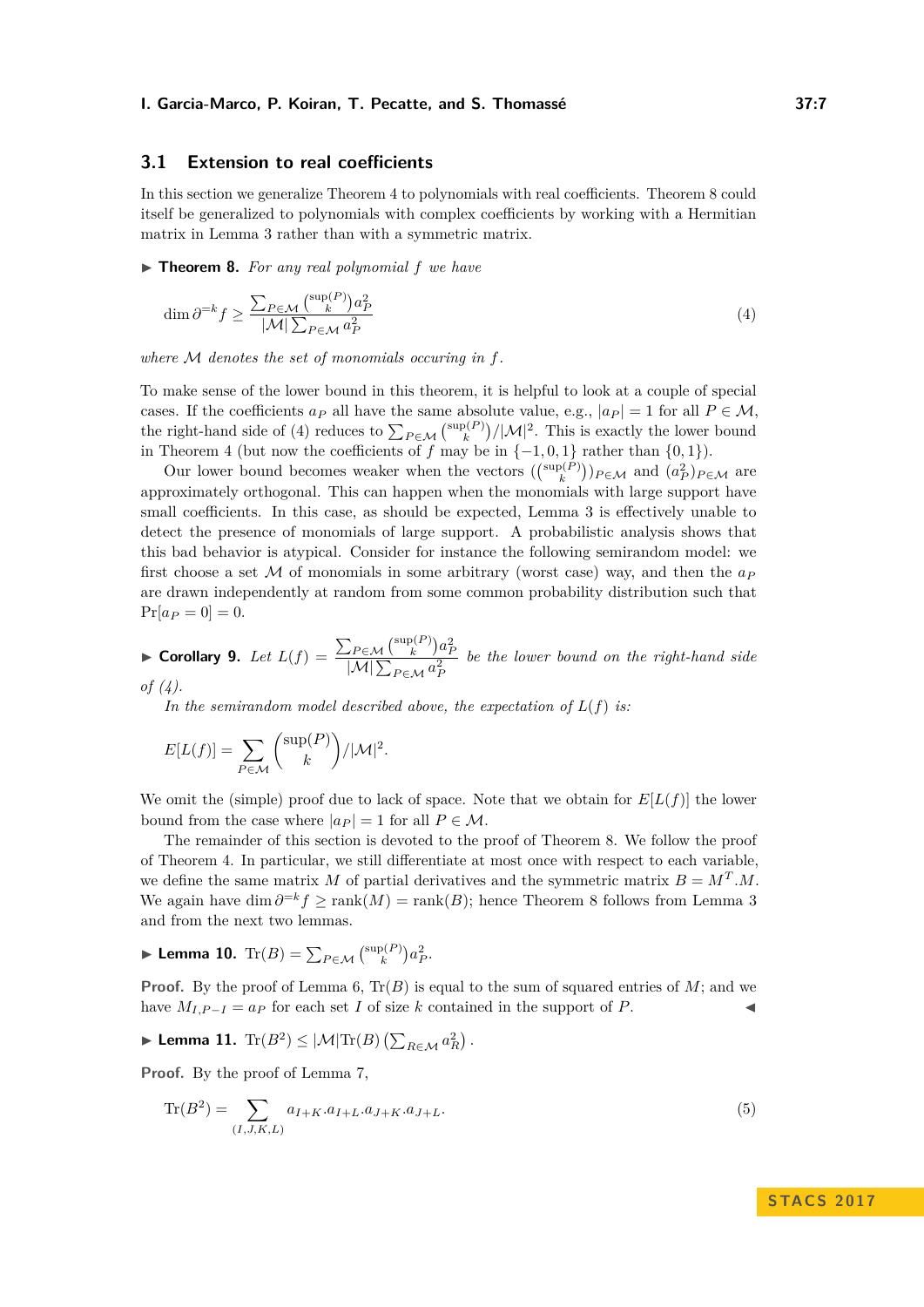## **37:8 On the Complexity of Partial Derivatives**

Here *I, J* range over row indices of *M* while *K, L* range over column indices. As in the proof of Lemma [7,](#page-5-0) we call such a quadruple "valid" if the coefficients  $a_{I+K}, a_{I+L}, a_{J+K}, a_{J+L}$  are all nonzero. Let  $V$  be the set of valid quadruples. Trying to mimic the proof of Lemma [7,](#page-5-0) we will write

<span id="page-7-1"></span>
$$
\text{Tr}(B^2) = \sum_{(P,Q,R,I)\in\mathcal{U}} a_P.a_Q.a_R.a_{Q+R-P}
$$
\n
$$
(6)
$$

where  $U$  is the set of quadruples  $(P, Q, R, I)$  such that:

- **1.** *P, Q, R* and  $Q + R P$  belong to M (the set of monomials of f) and *I* is a row index of *M*, i.e.,  $I \in \{0,1\}^n$  and  $|I| = k$ .
- 2.  $I \leq P$  and  $I \leq Q$ .

**3.** There exists a (unique) row index *J* such that  $P - I = R - J$ .

Equation [\(6\)](#page-7-1) follows from [\(5\)](#page-6-2) due to the following one-to-one correspondence between quadruples of  $U$  and  $V$ :

- (i) Given a quadruple  $(I, J, K, L) \in \mathcal{V}$ , set  $P = I + K$ ,  $Q = I + L$ ,  $R = J + K$ . The quadruple  $(P, Q, R, I)$  is in  $U$  since  $Q + R - P = J + L$  and  $P - I = R - J = K$ .
- (ii) A quadruple  $(P, Q, R, I) \in \mathcal{U}$  has a unique preimage  $(I, J, K, L) \in \mathcal{V}$ , which is obtained as follows. A preimage must satisfy  $K = P - I$ ,  $L = Q - I$ ,  $J = R - K$ . This defines a quadruple  $(I, J, K, L)$  such that  $P - I = R - J$ , so *J* must be a row index by condition 3 in the definition of  $U: J \in \{0,1\}^n$  and  $|J| = k$ . It follows that  $(I, J, K, L) \in V$  and that this quadruple is indeed a preimage of (*P, Q, R, I*).

Since  $2a_P.a_Q.a_R.a_{Q+R-P} \leq (a_P.a_R)^2 + (a_Q.a_{Q+R-P})^2$ , it follows from [\(6\)](#page-7-1) that

<span id="page-7-2"></span>
$$
2\text{Tr}(B^2) \le \sum_{(P,Q,R,I)\in\mathcal{U}} a_P^2 a_R^2 + \sum_{(P,Q,R,I)\in\mathcal{U}} a_Q^2 a_{Q+R-P}^2. \tag{7}
$$

The first sum is upper bounded by

<span id="page-7-3"></span>
$$
|\mathcal{M}| \cdot \left(\sum_{P \in \mathcal{M}} \binom{\sup(P)}{k} a_P^2\right) \cdot \left(\sum_{R \in \mathcal{M}} a_R^2\right) \tag{8}
$$

since there are at most  $|M|$  choices for *Q* and we must have  $I \leq P$  for a quadruple in *U*. This is equal to

$$
|\mathcal{M}|\text{Tr}(B)\left(\sum_{R\in\mathcal{M}}a_R^2\right)
$$

by Lemma [10.](#page-6-3) Likewise, the second sum in [\(7\)](#page-7-2) is upper bounded by

$$
\sum_{P,Q,R \in \mathcal{M}} \binom{\sup(Q)}{k} a_Q^2 a_{Q+R-P}^2
$$

since we have  $I \leq Q$  for a quadruple in U. For any fixed  $Q \in \mathcal{M}$ ,  $\sum_{P,R \in \mathcal{M}} a_{Q+R-P}^2 \leq$  $|\mathcal{M}|$ .  $\sum_{S \in M} a_S^2$  since each term  $a_S^2$  on the right-hand side can appear at most  $|\mathcal{M}|$  times on the left-hand side. We conclude that the second sum in [\(7\)](#page-7-2) admits the same upper bound [\(8\)](#page-7-3) as the first sum, and the lemma is proved.

# <span id="page-7-0"></span>**3.2 Polynomial-time computable lower bounds**

The lower bound

$$
L(f) = \frac{\sum_{P \in \mathcal{M}} {sup(P) \choose k} a_P^2}{|\mathcal{M}| \sum_{P \in \mathcal{M}} a_P^2}
$$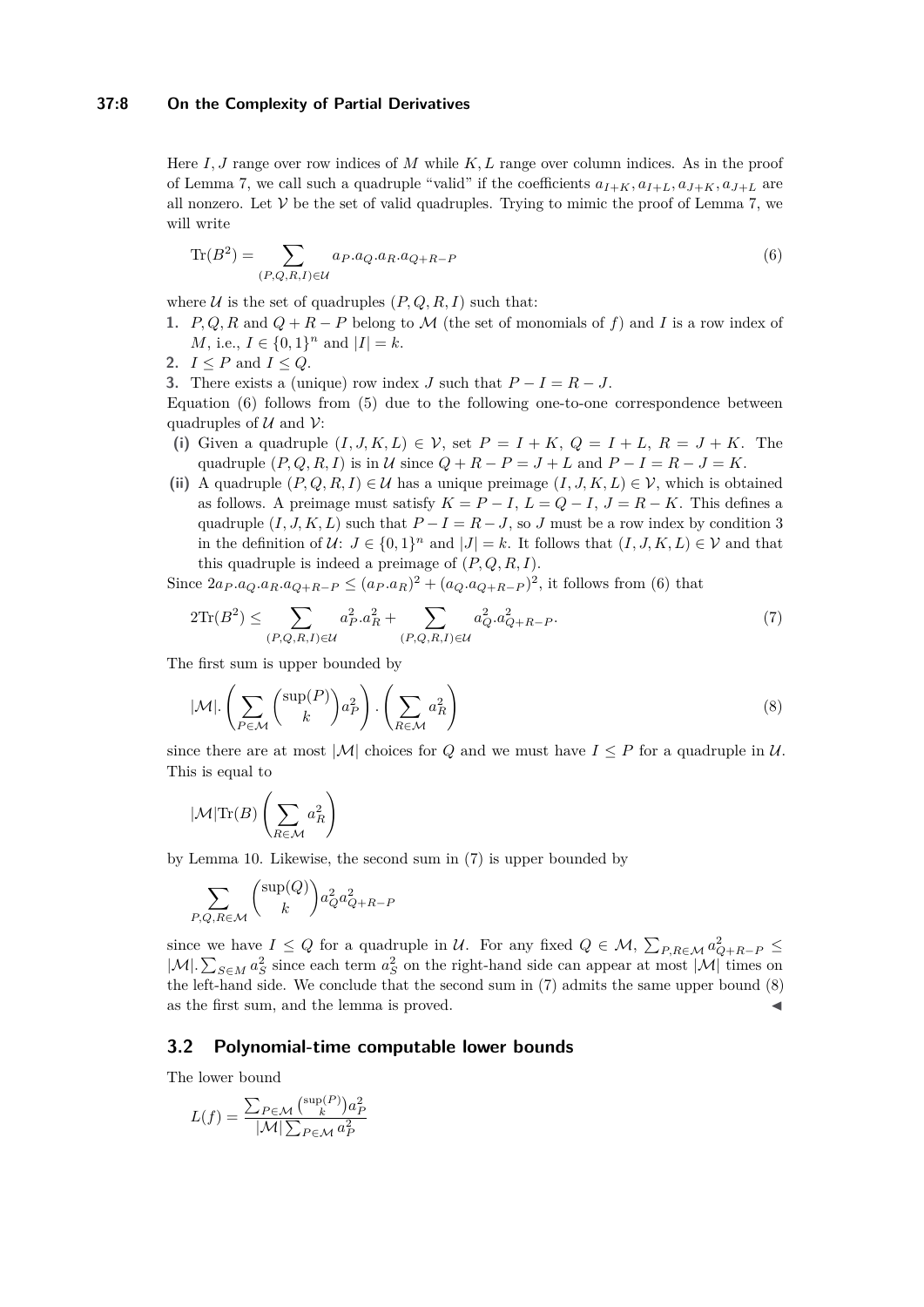in Theorem [8](#page-6-0) is clearly computable in polynomial time from *f* and *k*. Recall that we have obtained this lower bound by constructing a symmetric matrix *B* such that dim  $\partial^{=k} f \geq$  $\text{Tr}(B)^2/\text{Tr}(B^2) \ge L(f)$ . The quantity  $\text{Tr}(B)^2/\text{Tr}(B^2)$  is therefore a better lower bound on dim *∂* <sup>=</sup>*kf* than *L*(*f*). Like *L*(*f*), it turns out to be computable in polynomial time. This is not self-evident because *B* may be of exponential size (which is the source of the *]*P-hardness result in the next section).

I **Theorem 12.** *There is an algorithm which, given f and k, computes the lower bound*  $Tr(B)^2/Tr(B^2)$  *on* dim  $\partial^{=k}f$  *in polynomial time (as in the rest of this paper, we assume that f is given as the sum of its nonzero monomials).*

**Proof.** We build on the proof of Theorem [8.](#page-6-0) Lemma [10](#page-6-3) shows that  $Tr(B)$  can be computed in polynomial time, so it remains to do the same for  $\text{Tr}(B^2)$ . In the proof of Lemma [11,](#page-6-4) we have defined a set of quadruples  $\mathcal U$  such that

$$
\text{Tr}(B^2) = \sum_{(P,Q,R,I)\in\mathcal{U}} a_P.a_Q.a_R.a_{Q+R-P}.
$$

This can be rewritten as:

$$
\text{Tr}(B^2) = \sum_{(P,Q,R)\in\mathcal{M}} N(P,Q,R).a_P.a_Q.a_R.a_{Q+R-P}
$$

where we denote by  $N(P,Q,R)$  the number of row indices *I* such that  $(P,Q,R,I) \in \mathcal{U}$ . It therefore remains to show that  $N(P,Q,R)$  can be computed in polynomial time. Toward this goal we make two observations.

- (i) Condition 2 in the definition of U means that  $I \leq \min(P, Q)$ , where the *n*-tuple  $\min(P, Q)$ is the coordinatewise minimum of *P* and *Q*.
- (ii) The equality  $P I = R J$  in condition 3 is equivalent to  $P R = I J$ , hence  $P - R \in \{-1, 0, 1\}^n$  since  $I, J \in \{0, 1\}^n$ . Moreover, since *I* and *J* each have *k* nonzero coordinates,  $P - R$  must contain the same number of 1's and  $-1$ 's. By observation (i), the positions of 1's must be positive in  $\min(P,Q)$ .

We can therefore compute  $N(P,Q,R)$  as follows.

- **1.** If  $Q + R P$  is not a monomial of  $f, N(P, Q, R) = 0$ .
- **2.** If  $P R$  is not in  $\{-1, 0, 1\}^n$ ,  $N(P, Q, R) = 0$ .
- **3.** If  $P R$  does not contain the same number of 1's and  $-1$ 's,  $N(P, Q, R) = 0$ .
- **4.** If some of the positions of 1's in  $P R$  contain a 0 in min $(P, Q)$ ,  $N(P, Q, R) = 0$ .
- **5.** Let ones $(P, R)$  be the number of 1's in  $P R$  and zeros $(P, Q, R)$  the number of 0's in  $P - R$  such that we have a positive entry in  $\min(P, Q)$  at the same position. Then  $N(P,Q,R) = \binom{\text{zeros}(P,Q,R)}{k-\text{ones}(P,R)}$  $\lim_{k \to \text{ones}(P,Q,R)}$ : from the relation  $P - R = I - J$ , the positions with a 1 in  $P - R$  must contain a 1 in *I*. So it remains to choose the remaining  $k −$  ones( $P, R$ ) nonzero positions of *I*. We can only choose them among the positions that are positive in min( $P, Q$ ) (by (i)) and contain a 0 in  $P - R$ .

# <span id="page-8-0"></span>**3.3 Elementary symmetric polynomials**

A natural question is whether the inequality rank $(B) \geq \frac{(\text{Tr}B)^2}{\text{Tr}(B^2)}$  $\frac{(\text{Tr}B)^{-}}{\text{Tr}(B^{2})}$  in Lemma [3](#page-4-2) is tight when  $B = M<sup>T</sup>$ .*M* and *M* comes from a partial derivatives matrix. It is well known that this inequality is in general far from tight, since it is obtained by means of the Cauchy-Schwarz inequality. However in our case, due to the particular shape of the matrix *B*, it is not a priori clear whether a large gap can exist between rank(*B*) and  $\frac{(\text{Tr}B)^2}{\text{Tr}(B^2)}$  $\frac{(\text{Tr}B)^{-}}{\text{Tr}(B^{2})}$ . In the following, we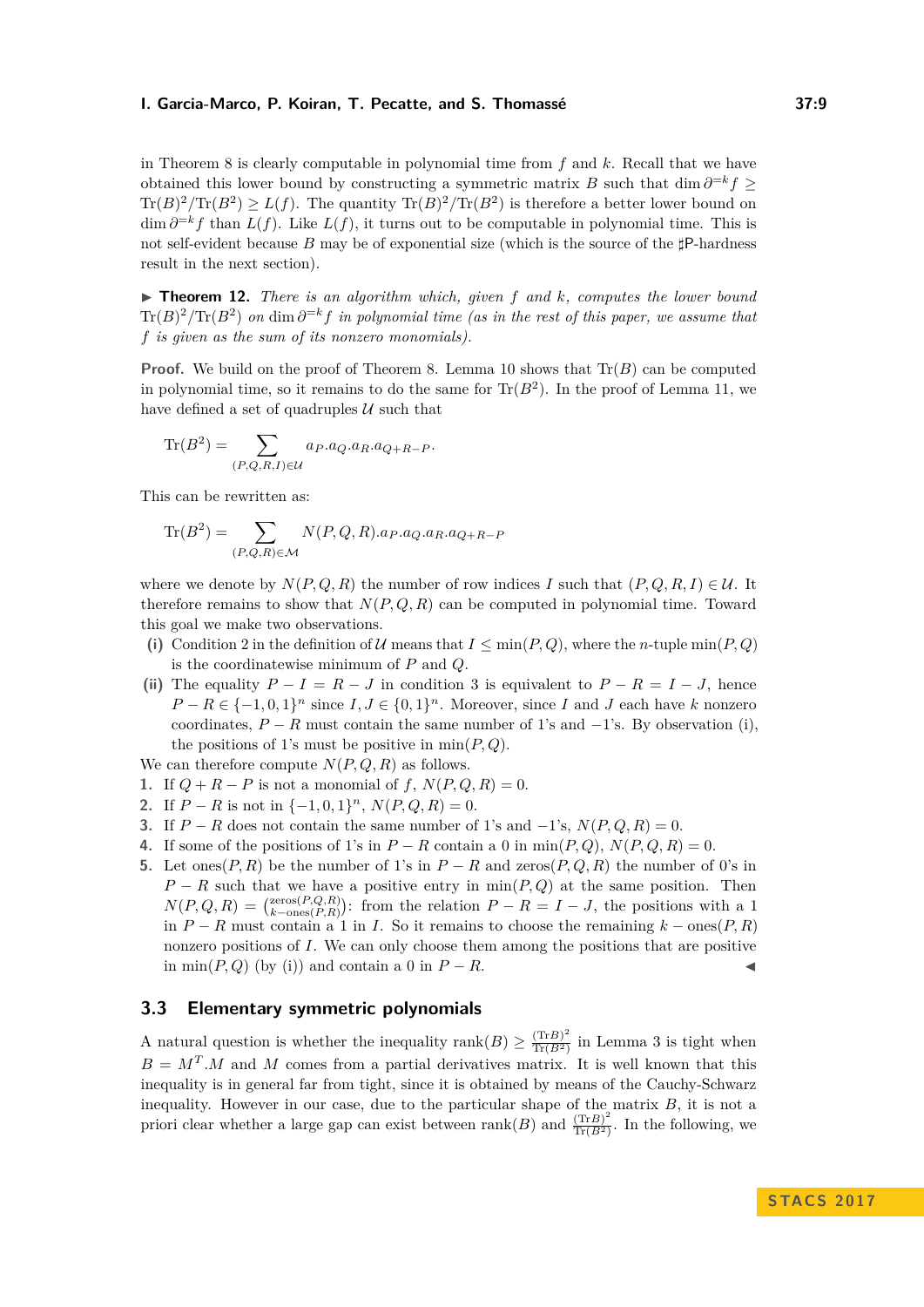#### **37:10 On the Complexity of Partial Derivatives**

show that arbitrarily large gaps can indeed be achieved. Our source of examples are the elementary symmetric polynomials  $Sym_{d,n}(x_1, \ldots, x_n) = \sum_{|I|=d} x^I$ .

Here the vector *I* of exponents belongs to  $\{0,1\}^n$ , and  $x^I$  denotes as usual the multilinear monomial  $x_1^{i_1} \cdots x_n^{i_n}$ .

More precisely, we will show the following.

**Proposition 13.** For any fixed positive integers  $d, k < d$ , the family of polynomials  $f_n = Sym_{d,n}$  *has the following property: if we consider*  $u_n = \text{rank}(B_n) = \dim \partial^{-k} f_n$  *the sequence of dimensions of partial derivatives, and*  $v_n = \frac{(\text{Tr} B_n)^2}{\text{Tr}(B_n^2)}$  $\frac{\text{tr}_{B_n}}{\text{Tr}(B_n^2)}$  the sequence of lower bounds *for the dimension, we have that*  $v_n \to 1$ *, whereas*  $B_n$  *is of full rank and, hence,*  $u_n \to +\infty$ *.* 

Note that since *d* is fixed, the polynomial  $f_n$  is sparse: it contains only  $n^{O(1)}$  monomials.

**Proof.** The matrix *M* of partial derivatives of  $f_n$  has only 0/1-coefficients and the coefficient *M*<sub>*I,J*</sub> is non-zero iff *I* ∩ *J* =  $\emptyset$  (with |*I*| = *k*, |*J*| = *d* − *k*). This matrix is commonly known as the *disjointness matrix* and has proved useful in communication complexity [\[12\]](#page-12-16) and of course in algebraic complexity [\[14\]](#page-12-2) for the study of elementary symmetric polynomials.[2](#page-9-0) In particular, by [\[6\]](#page-12-17), we have that *M* is of full rank, i.e., that  $u_n = \dim \partial^{-k} f_n = \min\left\{\binom{n}{k}, \binom{n}{d-k}\right\}$ . This directly implies that  $u_n \to +\infty$ .

We already know that  $v_n \geq 1$  for all *n*, so we only need to compute an upper bound on  $v_n$ that tends to 1 to obtain  $v_n \to 1$ . To do so, we first compute the coefficients of the matrix  $B = M^T.M$ 

$$
B_{I,J} = \sum_{|K|=d-k} M_{I,K} M_{J,K} = \sum_{\substack{|K|=d-k \ K \cap I = K \cap J = \emptyset}} 1 = \binom{n-|I \cup J|}{d-k}
$$

Notice that the value of a diagonal entry  $B_{I,I} = \binom{n-k}{d-k}$  is independent of *I*, hence we can reasily compute the trace of *B*: Tr(*B*) =  $\binom{n-k}{d-k}\binom{n}{k}$ . A diagonal entry of *B*<sup>2</sup> is of the form  $(B^2)_{I,I} = \sum_{|J|=k} (B_{I,J})^2$ . In order to obtain an upper bound on  $v_n$ , it is enough to lower bound  $\text{Tr}(B^2)$ . Since all the terms are non-negative, we will consider the following subsum:

$$
(B^{2})_{I,I} \geq \sum_{\substack{|J|=k \ I \cap J = \emptyset}} (B_{I,J})^{2} = \sum_{\substack{|J|=k \ I \cap J = \emptyset}} {n-2k \choose d-k}^{2} = {n-2k \choose d-k}^{2} {n-k \choose k}.
$$

Hence  $Tr(B^2) = \sum_{|I|=k} (B^2)_{I,I} \geq {n-2k \choose d-k}^2 {n-k \choose k}$ . Finally, we obtain the following upper bound

$$
v_n \le \frac{\binom{n-k}{d-k}^2 \binom{n}{k}^2}{\binom{n-2k}{d-k}^2 \binom{n-k}{k} \binom{n}{k}} \xrightarrow{n \to \infty} 1
$$
\n
$$
(9)
$$

 $\blacktriangleleft$ 

This proves that for constant *k, d*, the gap can be as large as we want, but one can ask whether such large gaps can also be achieved when *k* and *d* are increasing functions of *n*. Let us consider the case where *k* and *d* are proportional to *n*, i.e.,  $k = \alpha n$  and  $d = \beta n$  for some constants  $\alpha, \beta < 1$ . Now, it is no longer true that  $v_n \to 1$ . For example, for  $\alpha = 0.2$  and

<span id="page-9-0"></span><sup>2</sup> Variations on this matrix also proved useful for the analysis of the *shifted* partial derivatives of symmetric polynomials [\[5\]](#page-12-18).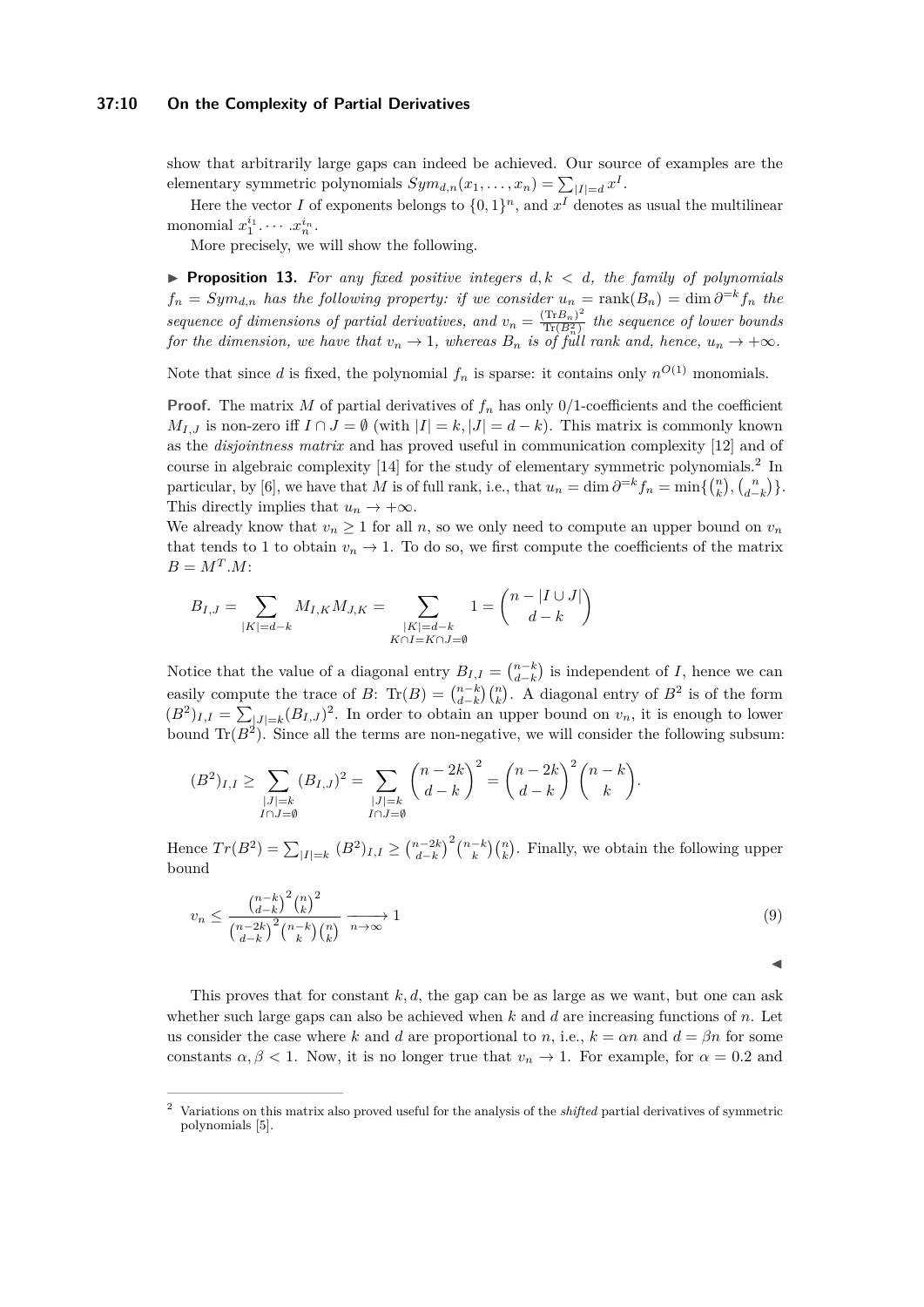$\beta = 0.4$  we have that  $v_n \to \infty$ . However, we can still prove that  $\frac{v_n}{u_n} \to 0$  for certain values of  $\alpha$  and  $\beta$ . In the following proposition, to make sure that  $k = \alpha n$  and  $d = \beta n$  are always integers we set  $k = k'm, d = d'm$  and  $n = n'm$  where *m* is a new parameter and  $k', d', n'$  are constants (so  $\alpha = k'/n'$  and  $\beta = d'/n'$ ).

**• Proposition 14.** For any positive integers  $k', d', n'$  such that  $k' < d' < n'/2$ , the family of *polynomials*  $f_m = Sym_{d'm,n'm}$  *has the following property: if we consider*  $u_m = \dim \partial^{=k'm} f_m$ *and*  $v_m = \frac{(\text{Tr}B_m)^2}{\text{Tr}(B^2)}$  $\frac{(\text{Tr}B_m)^2}{(\text{Tr}(B_m^2)})$ , we have  $\frac{v_m}{u_m} \to 0$ .

The proof is omitted due to lack of space.

## <span id="page-10-0"></span>**4** *]***P-hardness result for the space of partial derivatives**

In this section it is convenient to work with the space  $\partial^+ f$  spanned by partial derivatives of *f* of order *r* where  $1 \leq r \leq \deg(f) - 1$ . We will work with homogeneous polynomials, and for those polynomials we have dim  $\partial^+ f = \dim \partial^* f - 2$ .

<span id="page-10-1"></span>► **Theorem 15.** *It is*  $\sharp$ P*-hard to compute* dim  $\partial^* f$  *for an input polynomial f given in expanded form (i.e., written as a sum of monomials). This result remains true for multilinear homogeneous polynomials with coefficients in* {0*,* 1}*.*

We proceed by reduction from the problem of counting the number of independent sets in a graph, and use as an intermediate step a problem of topological origin. Recall that an (abstract) simplical complex is a family ∆ of subsets of a finite set *S* such that for every *F* in ∆, all the nonempty subsets of *F* are also in ∆. The elements of ∆ are also called *faces* of the simplicial complex. We denote by  $|\Delta|$  the number of faces of  $\Delta$ , and more generally by |*X*| the cardinality of any finite set *X*. The *dimension* of a face  $X \in \Delta$  is  $|X| - 1$ . The dimension of  $\Delta$  is the maximal dimension of its faces. If every face of  $\Delta$  belongs to a face of dimension dim( $\Delta$ ), the simplicial complex is said to be *pure*.

The simplicial complex generated by a family  $F_1, \ldots, F_m$  of subsets of *S* is the smallest simplicial complex containing all of the  $F_i$  as faces. This is simply the family of nomempty subsets  $Y \subseteq S$  such that  $Y \subseteq F_i$  for some *i*.

<span id="page-10-2"></span> $\triangleright$  **Theorem 16.** *The following problem is*  $\sharp$ P*-complete: given a family*  $F_1, \ldots, F_m$  *of subsets of*  $[n] = \{1, \ldots, n\}$ *, compute the number of faces of the simplical complex*  $\Delta$  *that it generates. This result remains true if*  $\Delta$  *is pure, i.e., if*  $F_1, \ldots, F_m$  *have the same cardinality.* 

We deduce Theorem [15](#page-10-1) from Theorem [16.](#page-10-2) Let  $\Delta$  be the pure simplicial complex generated by a family  $F_1, \ldots, F_m$  of subsets of  $[n]$ , with  $|F_i| = d$  for all *i*. We associate to each *F*<sup>*i*</sup> the monomial  $m_i = \prod_{j \in F_i} X_j$ , and to  $\Delta$  the polynomial  $f(X_1, \ldots, X_n, Y_1, \ldots, Y_m)$  $\sum_{i=1}^{m} Y_i \cdot m_i(X_1, \ldots, X_n)$ . This is a multilinear homogeneous polynomial of degree  $d+1$  in  $m+n$  variables. Theorem [15](#page-10-1) is an immediate consequence of Theorem [16](#page-10-2) and of the following lemma.

**► Lemma 17.** *A basis of the linear space spanned by*  $\partial^+ f$  *consists of the following set of* 2|∆| *polynomials:*

- (i) *The*  $|\Delta|$  *monomials of the form*  $\prod_{j \in F} X_j$ *, where F is a face of*  $\Delta$ *.*
- **(ii)** *The* |∆| *polynomials of the form ∂f /∂F, where F is a face of* ∆ *(we denote by ∂f /∂F the polynomial obtained from*  $f$  *by differentiating with respect to all variables*  $X_i$  *with*  $j \in F$ ).

*In particular,* dim $(\partial^+ f) = 2|\Delta|$ *.*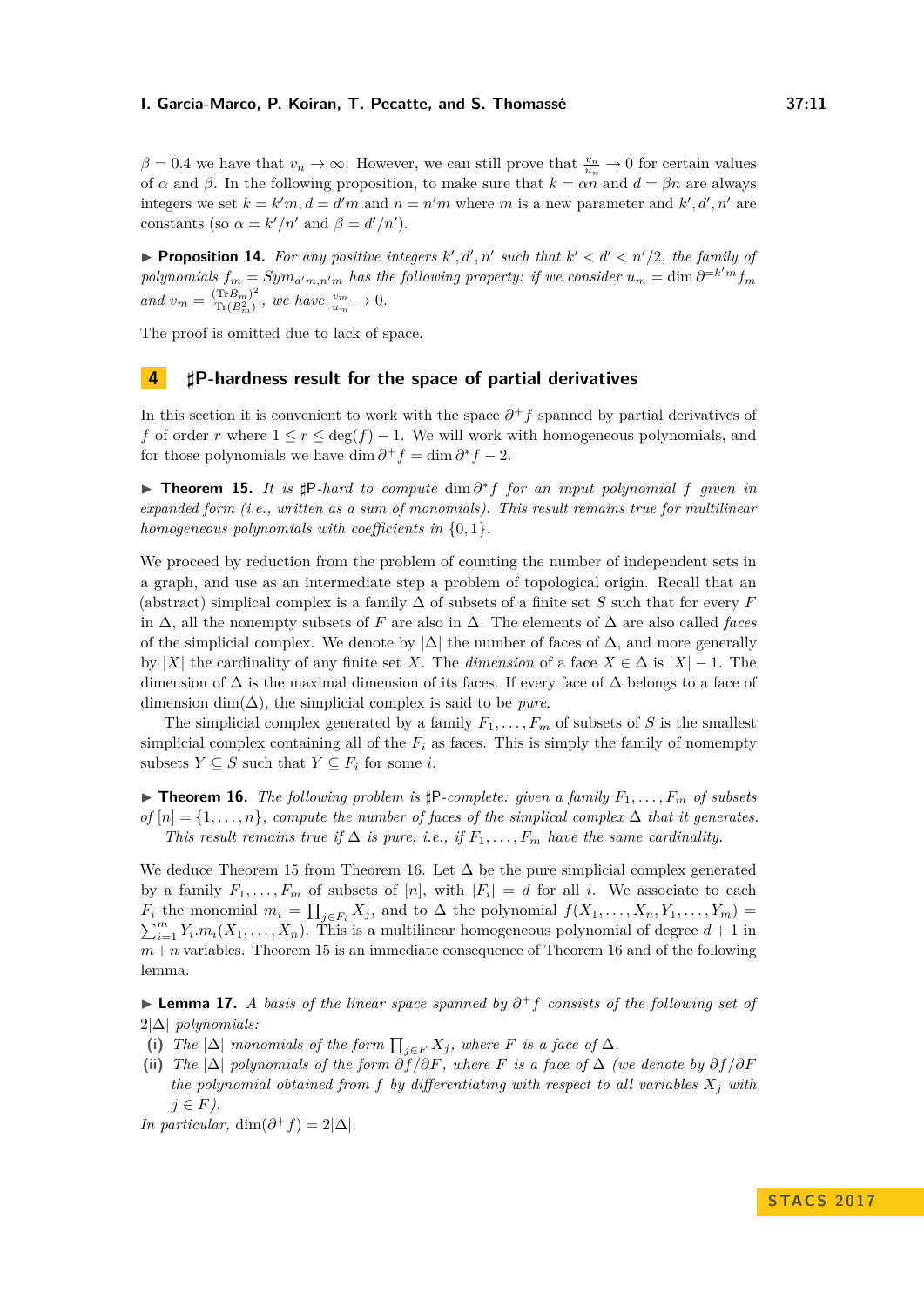#### **37:12 On the Complexity of Partial Derivatives**

**Proof.** We first note that a polynomial (ii) belongs to  $\partial^+ f$  by definition. A polynomial in (i) also belongs to  $\partial^+ f$  since it can be obtained by picking a maximal face  $F_i$  containing  $F$ , differentiating with respect to  $Y_i$ , and then with respect to all variables  $X_j$  where  $j \in F_i \setminus F$ .

Conversely, any partial derivative which is not identically 0 is of the form (i) if we have differentiated  $f$  with respect to exactly one  $Y_i$ , or of the form (ii) if we have not differentiated *f* with respect to any of the variables *Y<sup>i</sup>* . It therefore remains to show that the polynomials in our purported basis are linearly independent.

The monomials in (i) are linearly independent since they are pairwise distinct. To show that the polynomials in (ii) are linearly independent, consider a linear combination

$$
g = \sum_{j=1}^{|\Delta|} \alpha_j \frac{\partial f}{\partial G_j},
$$

where  $G_1, \ldots, G_{|\Delta|}$  are the faces of  $\Delta$ . By construction of *f*,

<span id="page-11-0"></span>
$$
g = \sum_{i=1}^{m} Y_i \cdot \left( \sum_{j=1}^{|\Delta|} \alpha_j \frac{\partial m_i}{\partial G_j} \right). \tag{10}
$$

Assume that some coefficient  $\alpha_j$ , for instance  $\alpha_1$ , is different from 0. The face  $G_1$  belongs to some maximal face of  $\Delta$ , for instance to  $F_1$ . We claim that  $\sum_{j=1}^{|\Delta|} \alpha_j \frac{\partial m_1}{\partial G_j} \neq 0$ . Indeed, the faces *G<sup>j</sup>* which are not included in *F*<sup>1</sup> contribute nothing to this sum, and the faces that are included in  $F_1$  contribute pairwise distinct monomials. It follows from [\(10\)](#page-11-0) that  $g \neq 0$ , and that the polynomials in (ii) are indeed linearly independent.

To complete the proof of the lemma, it remains to note that the spaces spanned by (i) and (ii) are in direct sum. Indeed, the first space is included in  $\mathbb{Q}[X_1, \ldots, X_n]$  while the second is included in  $\sum_{i=1}^{m} Y_i \mathbb{Q}[X_1, \ldots, X_n].$ 

# **4.1 Proof of Theorem [16](#page-10-2)**

Let  $G = (V, E)$  be a graph with vertex set  $V = [n]$  and  $m = |E|$  edges. We associate to G the simplicial complex  $\Delta$  generated by the complements of the edges of *G*, i.e., by the sets  $V \setminus \{u, v\}$  where  $uv \in E$ . This is a pure simplicial complex of dimension *n* − 2. The faces of  $\Delta$  are the complements of the dependent sets of *G*. Hence  $|\Delta| = 2^n - \text{Ind}(G)$ , where  $\text{Ind}(G)$ denotes the number of independents sets in *G*. Computing the number of independent sets of a graph is a well-known *]*P-complete problem. It was shown to be *]*P-complete even for bipartite graphs [\[15\]](#page-12-7), for planar bipartite graphs of degree at most four [\[19\]](#page-12-19) and for 3-regular graphs [\[7\]](#page-12-20). It follows that computing  $|\Delta|$  is  $\sharp$ P-hard, and membership in  $\sharp$ P is immediate from the definition. This completes the proof of Theorem [16.](#page-10-2)

We note that it is easy to shortcircuit Theorem [16](#page-10-2) and construct the polynomial *f* in the proof of Theorem [15](#page-10-1) directly from *G*: we have

$$
f = \sum_{uv \in E} Y_{uv} \cdot \prod_{w \notin \{u, v\}} X_w
$$

and dim  $\partial^+ f = 2(2^n - \text{Ind}(G))$ . Since the maximal faces of  $\Delta$  have  $n-2$  elements, we have the following refinement of Theorem [15.](#page-10-1)

► Corollary 18. It is  $\sharp$ P-hard to compute dim  $\partial^* f$  for a multilinear homogenous polynomial *f of degree*  $n-1$  *with coefficients in*  $\{0,1\}$ *, m monomials and*  $n+m$  *variables with*  $m \leq {n \choose 2}$ *.*